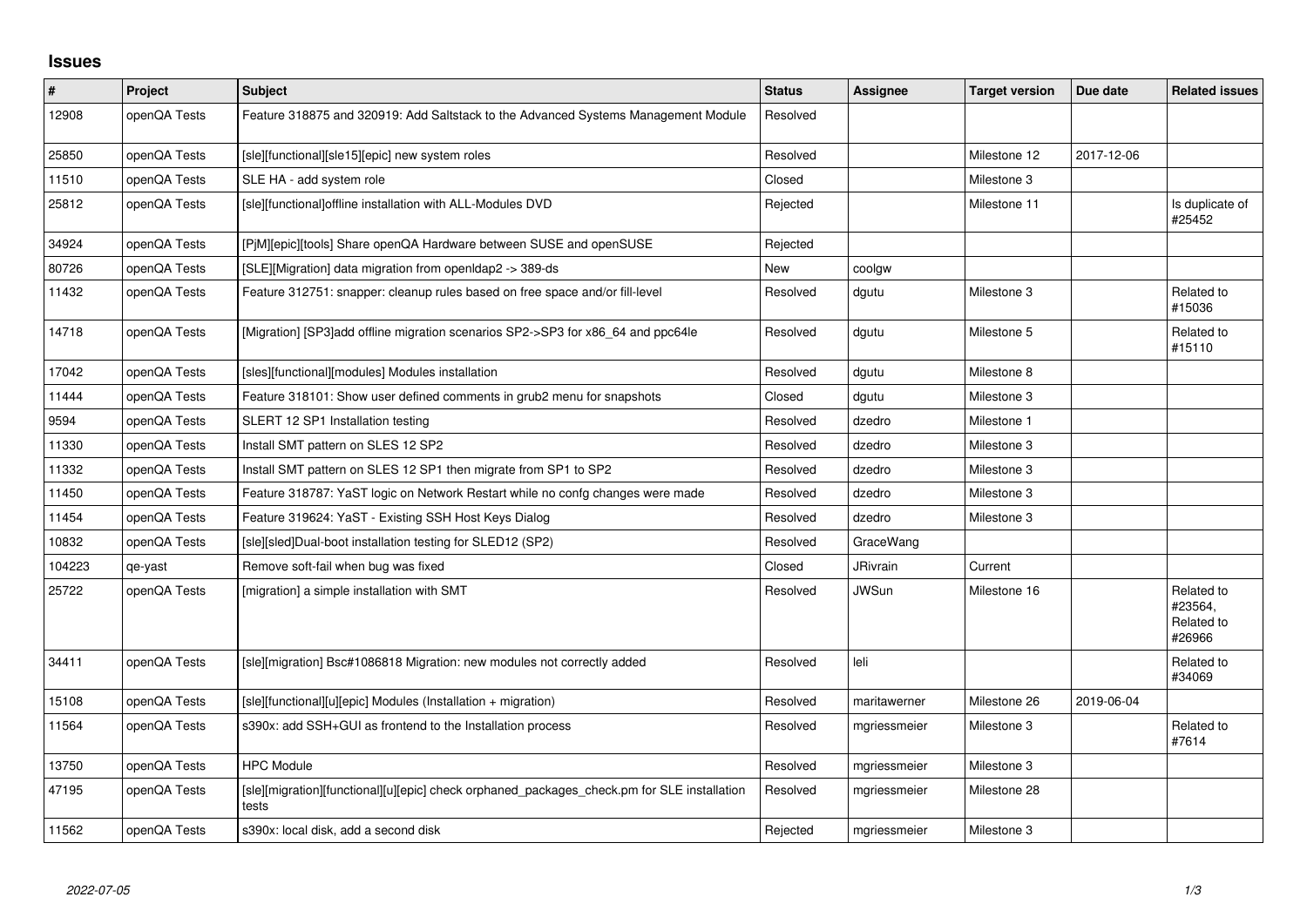| $\vert$ # | <b>Project</b> | <b>Subject</b>                                                                                                                                                                                                                       | <b>Status</b> | <b>Assignee</b> | <b>Target version</b> | Due date   | <b>Related issues</b>                         |
|-----------|----------------|--------------------------------------------------------------------------------------------------------------------------------------------------------------------------------------------------------------------------------------|---------------|-----------------|-----------------------|------------|-----------------------------------------------|
| 11460     | openQA Tests   | Feature 320494: Disable installation source after installation if we register system                                                                                                                                                 | Resolved      | michalnowak     | Milestone 3           |            | Related to<br>#11708                          |
| 11456     | openQA Tests   | Feature 319639: Set hostname in Installer properly                                                                                                                                                                                   | Resolved      | michalnowak     | Milestone 3           |            |                                               |
| 11708     | openQA Tests   | Add-on installation: review zypper_Ir testcase                                                                                                                                                                                       | Resolved      | michalnowak     | Milestone 3           |            | Related to<br>#11460                          |
| 11800     | openQA Tests   | Feature 320292: ALPN support for openssl                                                                                                                                                                                             | Resolved      | michalnowak     | Milestone 3           |            |                                               |
| 14720     | openQA Tests   | [migration][sp3][aarch64] add offline migration scenarios SP2->SP3 for aarch64                                                                                                                                                       | Resolved      | mitiao          | Milestone 8           |            | Blocked by<br>#11948                          |
| 15110     | openQA Tests   | [Online migration] SLES and SLED: SP2->SP3                                                                                                                                                                                           | Resolved      | mitiao          |                       |            | Related to<br>#14718                          |
| 15112     | openQA Tests   | [Migration] SLES: minimal necessary patches                                                                                                                                                                                          | Resolved      | mitiao          | Milestone 6           |            | Related to<br>#10996.<br>Related to<br>#16718 |
| 15546     | openQA Tests   | [Migration] Combine both online and offline upgrades into one jobgroup                                                                                                                                                               | Resolved      | mitiao          | Milestone 6           |            |                                               |
| 11440     | openQA Tests   | Feature 317897: [BETA 1] Provide minimal possible size of a btrfs filesystem for resizing                                                                                                                                            | Resolved      | mkravec         | Milestone 3           |            |                                               |
| 11442     | openQA Tests   | Feature 317970: Remove creation of autoyast profile during installation                                                                                                                                                              | Resolved      | mkravec         | Milestone 3           |            |                                               |
| 11446     | openQA Tests   | Feature 318144: Btrfs quota group improvements                                                                                                                                                                                       | Resolved      | mkravec         | Milestone 3           |            | Copied to<br>#13974                           |
| 11448     | openQA Tests   | Feature 318405: implement bash autocompletion for btrfs commands                                                                                                                                                                     | Resolved      | mkravec         | Milestone 3           |            |                                               |
| 11452     | openQA Tests   | Feature 318945: AutoYaST EULA display                                                                                                                                                                                                | Resolved      | mkravec         | Milestone 3           |            |                                               |
| 11792     | openQA Tests   | Feature 313516: implement image based snapshotting for btrfs analog to zfs send/receive                                                                                                                                              | Resolved      | mkravec         |                       |            |                                               |
| 11794     | openQA Tests   | Feature 319335: VNC: Secondary viewonly password                                                                                                                                                                                     | Resolved      | mkravec         |                       |            |                                               |
| 11798     | openQA Tests   | Feature 319981: ACPI Support for AArch64                                                                                                                                                                                             | Resolved      | mkravec         |                       |            |                                               |
| 17208     | openQA Tests   | [sle][functional][yast][y][mandatory][medium][epic] LVM Thin Provisioning                                                                                                                                                            | Resolved      | mloviska        | Milestone 21+         | 2018-09-25 |                                               |
| 11436     | openQA Tests   | Feature 317701: Additional bootloader testing: Do not use perl-bootloader in<br>vast2-bootloader                                                                                                                                     | Resolved      | okurz           | Milestone 3           |            |                                               |
| 11572     | openQA Tests   | Toolchain Module on aarch 64                                                                                                                                                                                                         | Resolved      | okurz           |                       |            |                                               |
| 11458     | openQA Tests   | Feature 319716: Automatic Update of YaST at beginning of the installation                                                                                                                                                            | Resolved      | okurz           | Milestone 3           |            |                                               |
| 11462     | openQA Tests   | Feature 320597 and 320699: Introduce 'zypper lifecycle' to provide information about life<br>cycle of individual products and packages and Do not communicate End of Support dates,<br>that change later to a previous point in time | Resolved      | okurz           | Milestone 3           |            |                                               |
| 12910     | openQA Tests   | Feature 320418: Proper placement of "encrypt filesystem" option                                                                                                                                                                      | Resolved      | okurz           | Milestone 3           |            |                                               |
| 11804     | openQA Tests   | Feature 320678: GCC 4.8 on SDK for AArch64                                                                                                                                                                                           | Resolved      | okurz           | Milestone 3           |            |                                               |